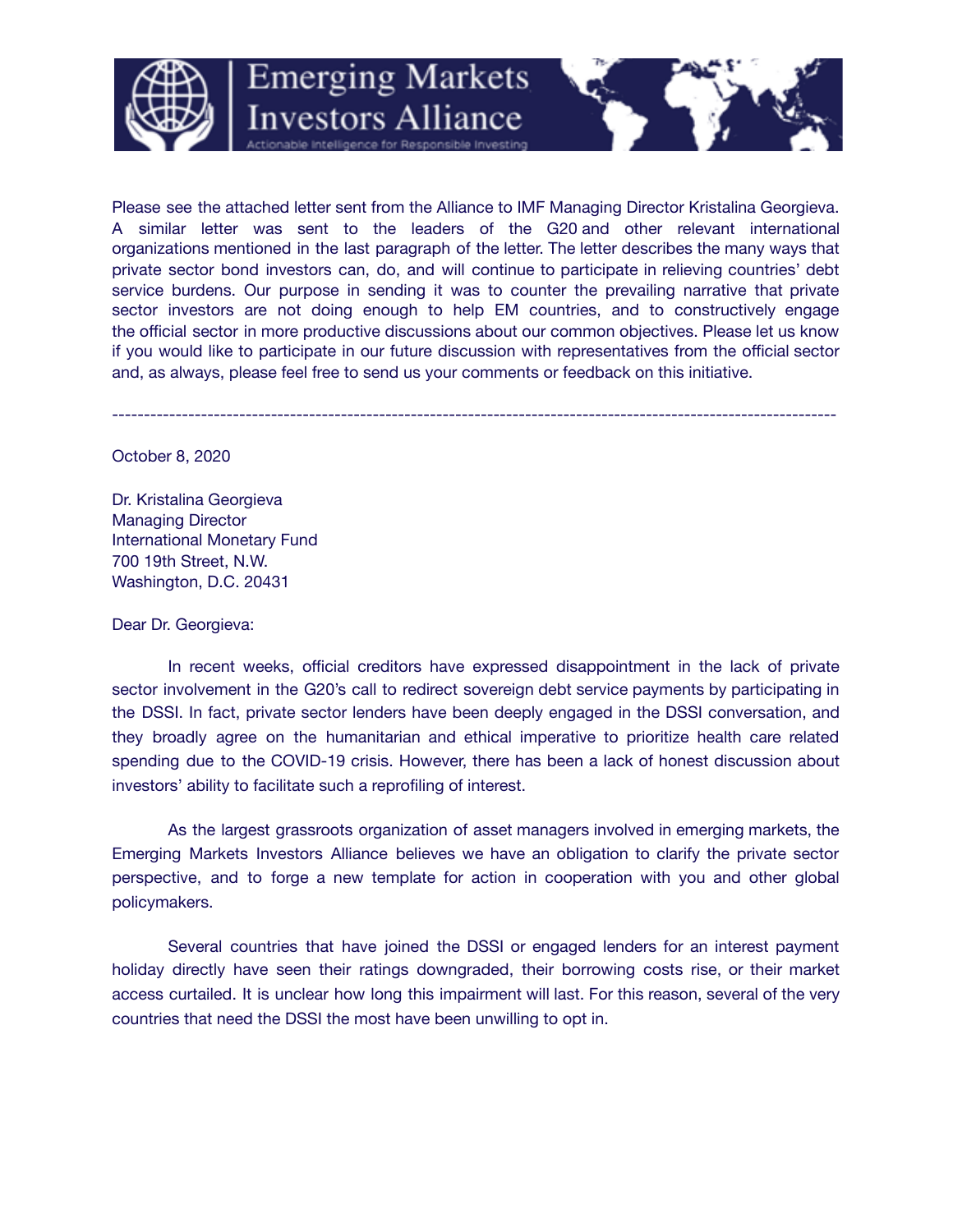For our part, private sector investors have a fiduciary responsibility on behalf of clients. In many cases these are public pension funds and the savings vehicles of working people who have been severely affected by the dual shocks of Covid-19 and the economic recession. Their aim is simply to maximize their investment returns. Investment managers are legally bound to honor their contracts and cannot simply choose to donate their clients' money on their behalf, no matter how pressing the cause.

It is important to recognize the mainstream emerging market investor view on this matter. This is, namely, that the options that investors face with regard to the DSSI cannot be simplified to participate or not participate in debt service suspension. There are in fact many ways that the private sector can, does, and will continue to participate in relieving countries' debt service burdens: by working on new financing structures; by marking to market and lending new money in capital markets; by writing down debt on a case-by-case basis; and occasionally by taking principal haircuts. In our opinion, the aforementioned disappointment is therefore misplaced.

Indeed, 2020 is on track to be a strong year for emerging markets sovereign bond issuance, thanks to investors' ongoing willingness to lend during the pandemic. The practice of writing down the value of bonds in real time is both an acknowledgement of the deteriorating credit fundamentals of the borrower, and a mechanism that facilitates a more gradual dissemination of risks.

Bond investors have also demonstrated that they will participate whenever solvency issues arise through their willingness to take haircuts on principal and interest when countries restructure their debts. This is not a foregone conclusion: such agreements must continue to come as-needed, based on precedent after thorough debt sustainability and recovery growth analysis, and in collaboration with the IMF, World Bank, and Paris Club. Recent examples of debt restructurings are evidence of this willingness, and of the benefits of a case-by-case approach. In some cases, bondholders have agreed to capitalize deferred interest payments in an effort to prevent outright default as a precursor to orderly reprofiling. In other cases, not only did good faith restructuring dialogue between creditors and debtors result in debt forgiveness, but they did so without the traditional landmines of collective action dysfunction and holdout problems. Additionally, bond investors have demonstrated that they can do more to address the economic fallout from the Covid-19 crisis by working on innovative capital markets solutions and new financing options. These can reshape the asset class to be more resilient and appeal to new pools of capital.

Over the last few months, the private sector has articulated a range of ideas to address the financing needs of low- and middle-income countries over the medium-term. Some include IFI guarantees, some do not. These market-led solutions offer a unique opportunity to build back better by improving bond structures to be more flexible and by including covenants that align the borrower's incentives with sustainable outcomes, such as those measured by the SDGs. Investors have expressed an interest in identifying common objectives with the official sector and in collaborative approaches that put sustainability at the center of any coordinated debt initiative. Increasingly, investors see a longer term sustainability problem that has been too often ignored in previous debt restructurings. They wish to see the SDGs at the center of any solution.